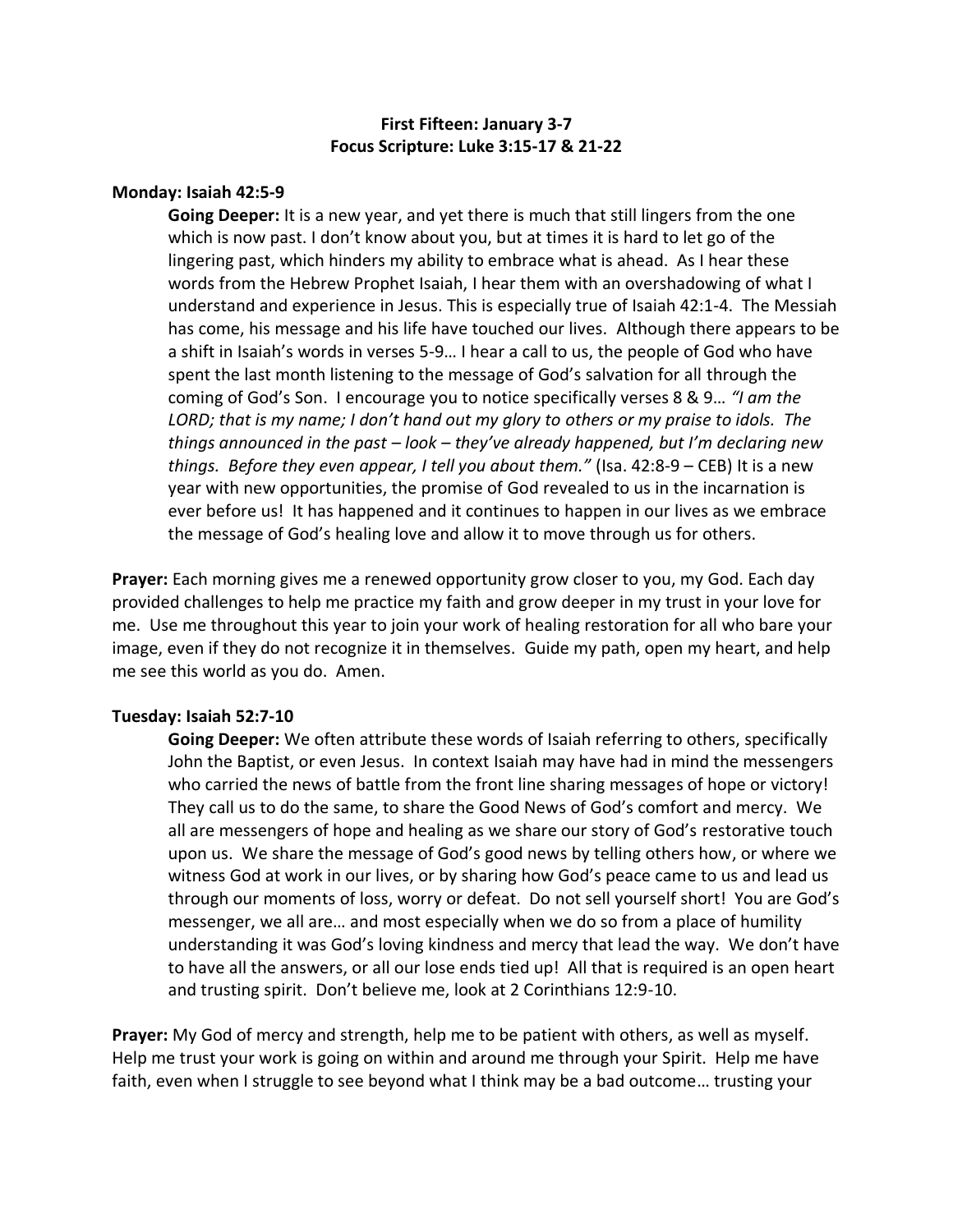sight is beyond mine. Help me be your messenger of hope as I yield myself to you and your leading, for that is when I am most useful to you, as well as others. Amen.

### **Wednesday: Isaiah 46:5-13**

**Going Deeper:** As I read these words, I hear a playfulness. No doubt, they are serious in their call for us to examine where we place our hope and on what we trust will provide us with what we feel we need. Although, they seem to poke fun at the efforts we have made to create wellbeing for ourselves. I hear this most clearly in Eugene Peterson's rendering of Isaiah's words from The Message: *"They carry it around in holy parades, then take it home and put it on a shelf. And there it sits, day in and day out, a dependable god, always right where you put it. Say anything you want to it, it never talks back. Of course, it never does anything either!"* (The Message - Isa. 46:7) Isaiah ends his message with a word of hope and reassurance for us all. He calls us to acknowledge we all are stubborn or as the Common English Bible translates his words… *"Listen to me, you bullheaded people…"* (Isa. 46:12) Even so he tells us God has drawn near bringing the hope of salvation and restoration to us. Again, in context, for Isaiah the idea of salvation was focused on setting our lives right, in alignment with God's desire for us… leading you and me to discover freedom from all that holds us captive. What might this mean for you?

**Prayer:** All knowing One, you already know where I have hidden my idols, those things I trust to give me happiness, or a sense of wellbeing and purpose. Even so your love continues to reach out to me. Help me release these into you loving mercy and grab hold of a faith in you and your provision for me, my family, and all I hold dear. Amen.

#### **Thursday: Hebrews 1:1-4**

**Going Deeper:** The author of the New Testament letter we know as Hebrews has one focus, to share the message that through Jesus God has revealed God's nature and intention to restore our world through mercy and grace. The verse that truly catches my attention is Hebrews 1:3a… *"The Son is the radiance of God's glory and the exact representation of God's being, sustaining all things by his powerful word."* (NIV) What do you hear about Jesus from this description? I encourage you to read it in several translations. I suspect this description could create within you a disconnect between Jesus' humanity and our belief in his divinity. We must hold on to Jesus' humanity strongly. He was a human being just like us, and yet Jesus *"perfectly mirrors God, and is stamped with God's nature."* (The Message) The author of Hebrews also tells us that Jesus holds all things together through his words, or teaching; meaning his message about God leads us to the clearest picture of how to live our lives well and in alignment with God's purpose and intention for our lives. I encourage to embrace this understanding of Jesus, even if it remains unclear in your heart and mind. Invite the Holy Spirit to guide you as you read these verses again. Pay attention where you are drawn, what words or phrases rise off the page as you read these verses. Then, simply ask what is it I need to hear Lord.